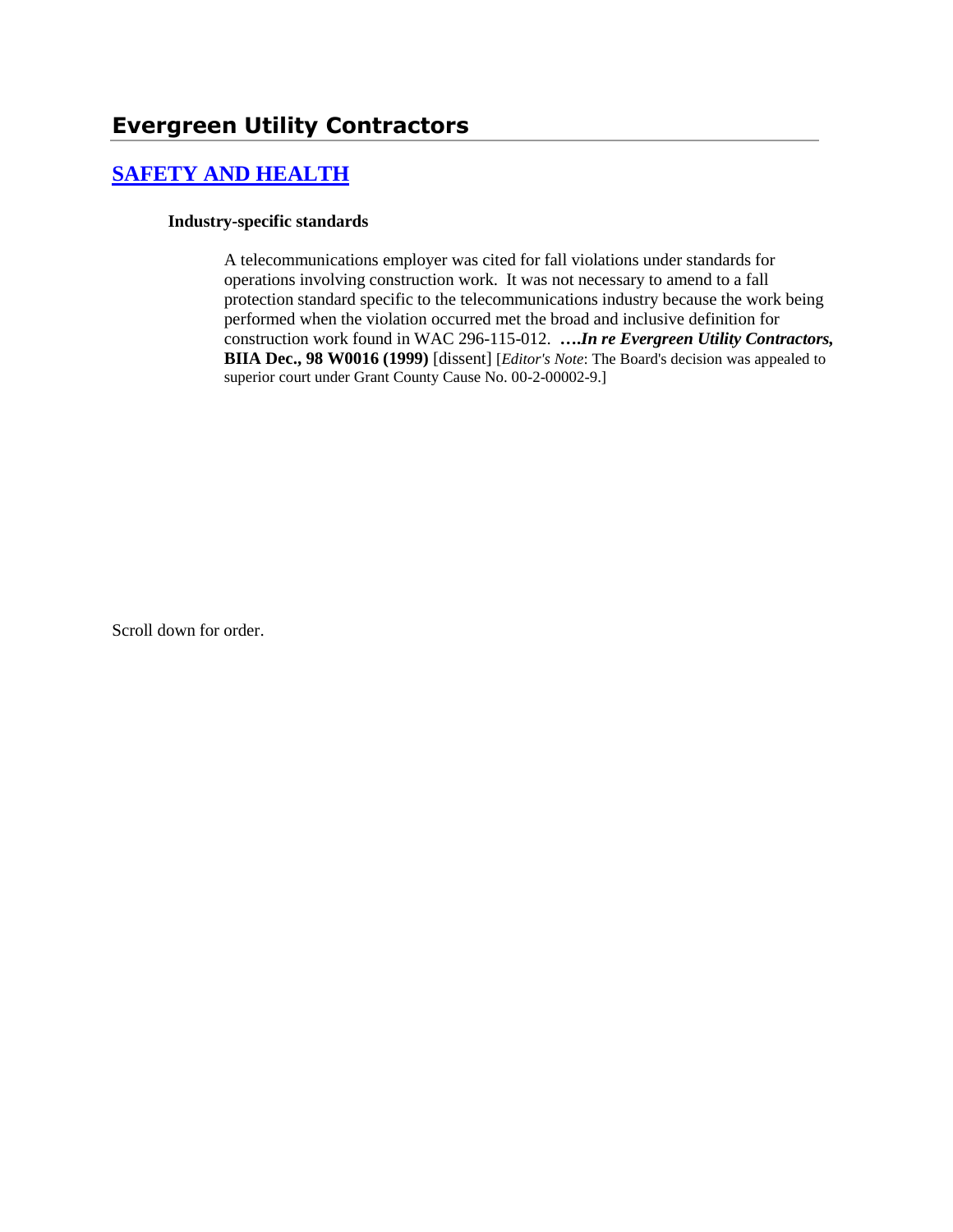# **BEFORE THE BOARD OF INDUSTRIAL INSURANCE APPEALS STATE OF WASHINGTON**

**) )**

**)**

**IN RE: EVERGREEN UTILITY CONTRACTORS INC.**

**DOCKET NO. 98 W0016**

**CITATION & NOTICE NO. 115241127 ) DECISION AND ORDER** 

APPEARANCES:

Employer, Evergreen Utility Contractors Inc., by Russ Coxen, Safety Director

Employees of Evergreen Utility Contractors, Inc., None

Department of Labor and Industries, by The Office of the Attorney General, per Karen Galipeau Forner, Assistant

The employer, Evergreen Utility Contractors Inc., filed an appeal with the Board of Industrial Insurance Appeals on March 30, 1998, from Corrective Notice of Redetermination No. 115241127, issued by the Department of Labor and Industries on March 20, 1998. The Corrective Notice of Redetermination affirmed Citation and Notice No. 115241127 dated January 8, 1998, which cited the employer with one serious and three general violations of safety regulations promulgated under the authority of the Washington Industrial Safety and Health Act (WISHA) with the total penalty assessed equal to \$600. **AFFIRMED.**

## **DECISION**

Pursuant to RCW 51.52.104 and RCW 51.52.106, this matter is before the Board for review and decision on timely Petitions for Review filed by the Department of Labor and Industries and the employer to a Proposed Decision and Order issued on June 7, 1999, in which Corrective Notice of Redetermination No. 115241127, dated March 20, 1998, was affirmed as modified.

The Board has reviewed the evidentiary rulings in the record of proceedings and finds that no prejudicial error was committed and the rulings are affirmed.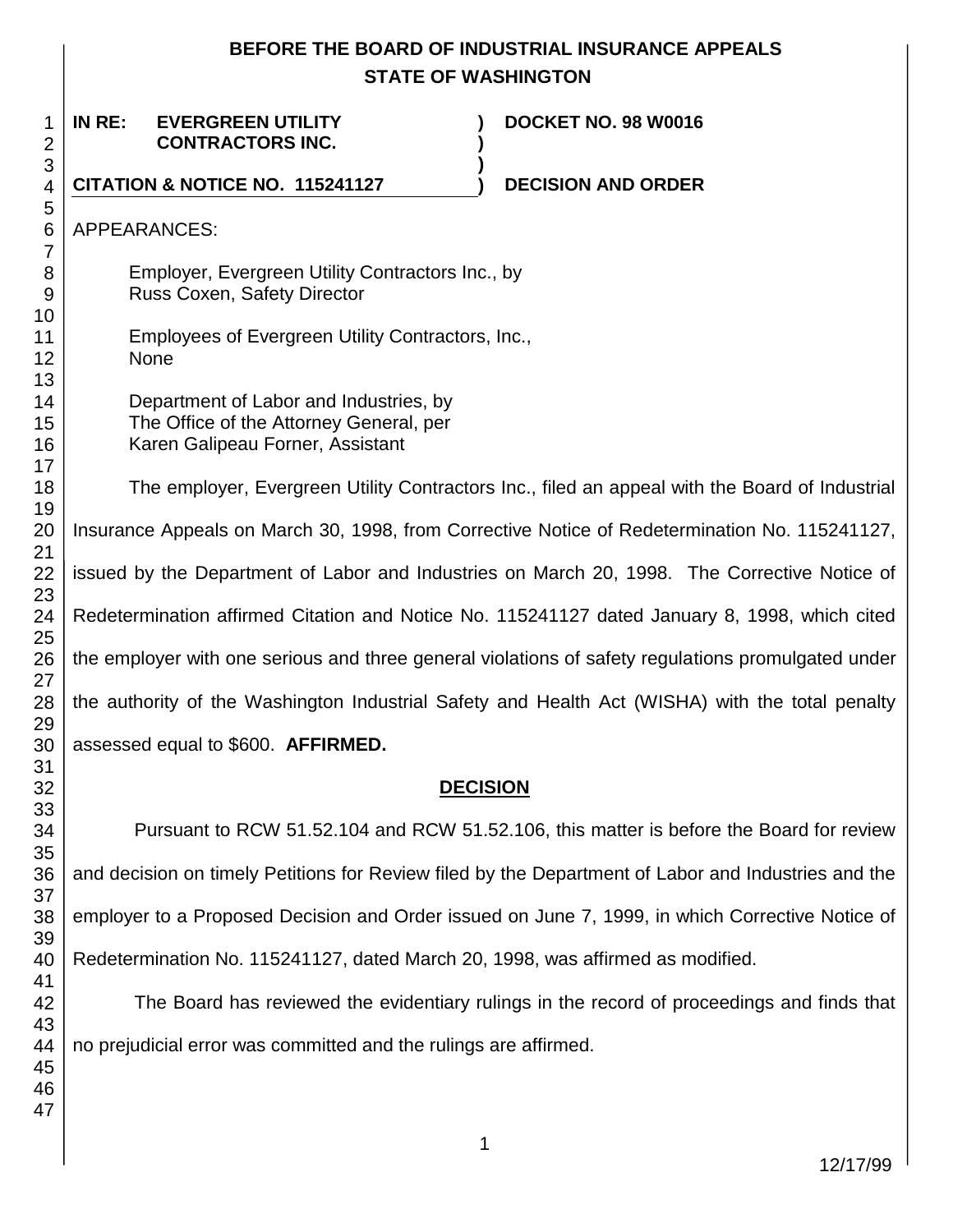We have granted review in order to affirm the general violations contained in the Citation and Notice, ascertain the appropriate safety standard that is the subject matter of the serious violation, and make corrections to the findings of facts and conclusions of law.

In WISHA appeals, the Department has the burden of initially introducing all evidence in its case in chief. WAC 263-12-115(2)(b). However, when an employer's Notice of Appeal does not contest the occurrence of one or more of the violations for which it was cited, the Department need not introduce evidence establishing the existence of those violations. *In re U.S. Engine, Inc.*, Dckt. No. 98 W1057 (February 10, 1999). Similarly, after filing a Notice of Appeal, an employer may waive any issue it might have regarding one or more violations for which it was cited. In this case, during the June 24, August 5, and October 13, 1998 conferences, the employer specifically waived all issues regarding the three general violations included in Citation and Notice No. 115241127. Therefore, all three general violations are deemed established regardless of the lack of presentation of proof thereon by the Department.

We disagree with the Department's assertion in its Petition for Review that we do not have jurisdiction over the three general violations. The Corrective Notice of Redetermination affirmed all four violations. The employer's Notice of Appeal made reference to appealing from the Corrective Notice of Redetermination without any indication that it wished to limit the subject matter of its appeal. It was only after proceedings before this Board had been commenced that the employer communicated its desire to waive any objection to the citation of those three general violations. Therefore, any restriction on the issues tried before us was due to the waiver or agreement of the parties rather than a lack of subject matter jurisdiction on our part.

 With regard to the serious violation, Item 1-1, the safety standard the Department originally cited the employer for violating was codified within WAC 296-155-24510(1)(b) regarding fall restraint systems. Before the hearing in this matter, the Department was allowed to amend the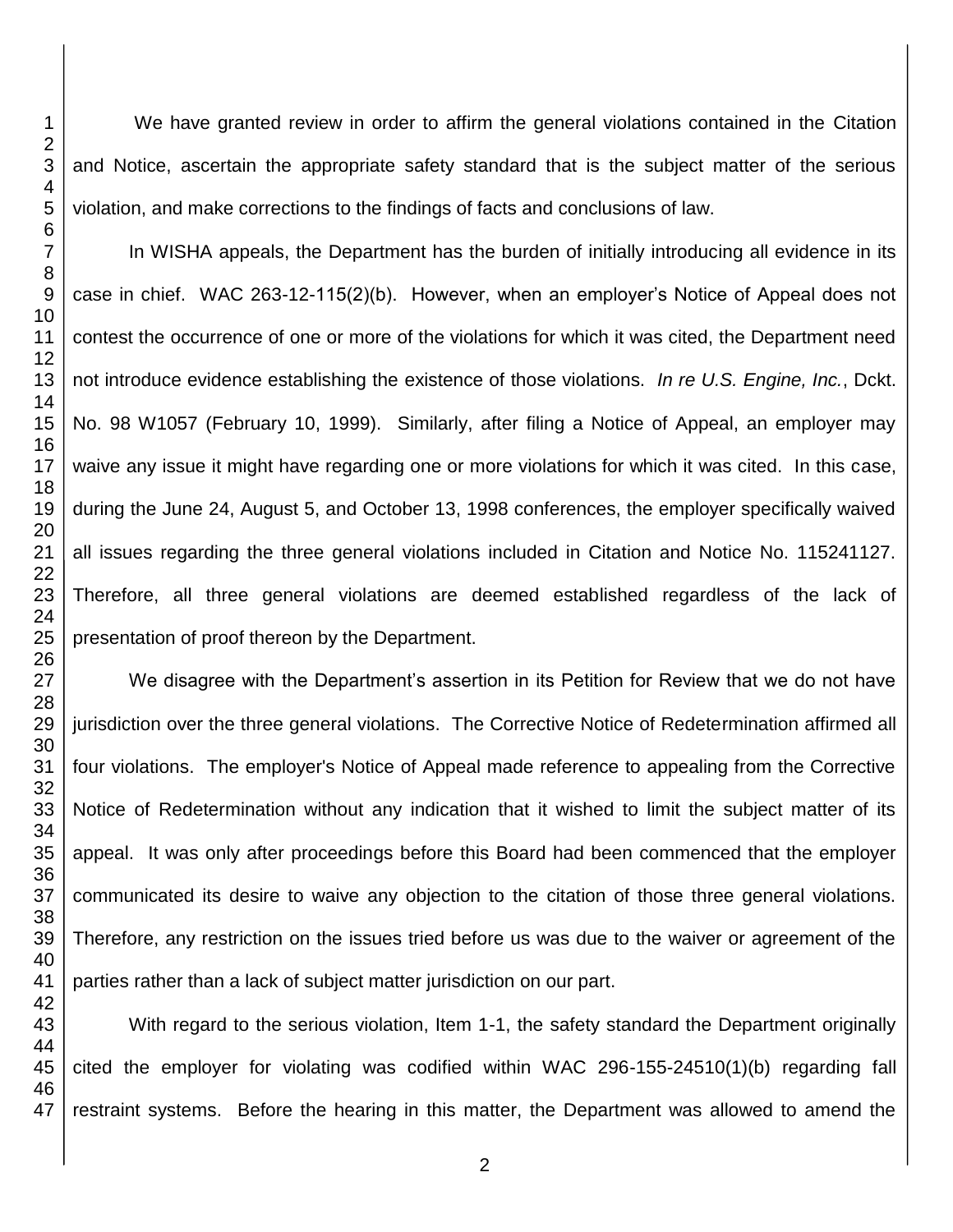Citation and Notice to indicate that the safety standard the employer violated was WAC 296-32- 290(3)(c). We disagree with the amendment inasmuch as the evidence presented at the hearing showed that the employer violated the standard for which it was originally cited. Amendment of a Citation and Notice or a Corrective Notice of Redetermination at the time of the hearing is permissible so long as the employer is not prejudiced thereby. *In re Jeld-Wen of Everett*, BIIA Dec., 88 W144 (1990); *In re ABB Power Generation, Inc.*, BIIA Dec., 93 W469 (1994). In this case there is no indication the employer was denied notice or an opportunity to be heard or was otherwise prejudiced by either the amendment or by our revival of the citation of the original standard. The subject matter of the violation (inadequate fall protection, i.e., the particular combination of a safety belt and a 5-ft. long lanyard) did not change, nor did the witnesses or exhibits necessary to defend against the cited violation.

 The industry specific or vertical safety standards most often applicable to the employer's industry, telecommunications, are codified in Chapter 296-32, WAC. These are not the only safety and health standards that this employer or other telecommunications employers must meet. Other safety standards, listed within WAC 296-32-200 (3) and (4), which could apply to this employer, include the general safety and health standards (Chapter 296-24, WAC), construction standards for operations involving construction work (Chapter 296-155, WAC), general occupational health standards (Chapter 296-62, WAC) and electrical workers' safety rules (Chapter 296-45, WAC). At the time of the inspection, the employer's work crew was erecting or extending communication lines by using an aerial lift in which employees hung overhead communications cables on utility poles (See Exhibit No. 2). This work activity is aptly described as "field" telecommunications work within the meaning of WAC 296-32-200(1). However, the work activity also meets the extremely broad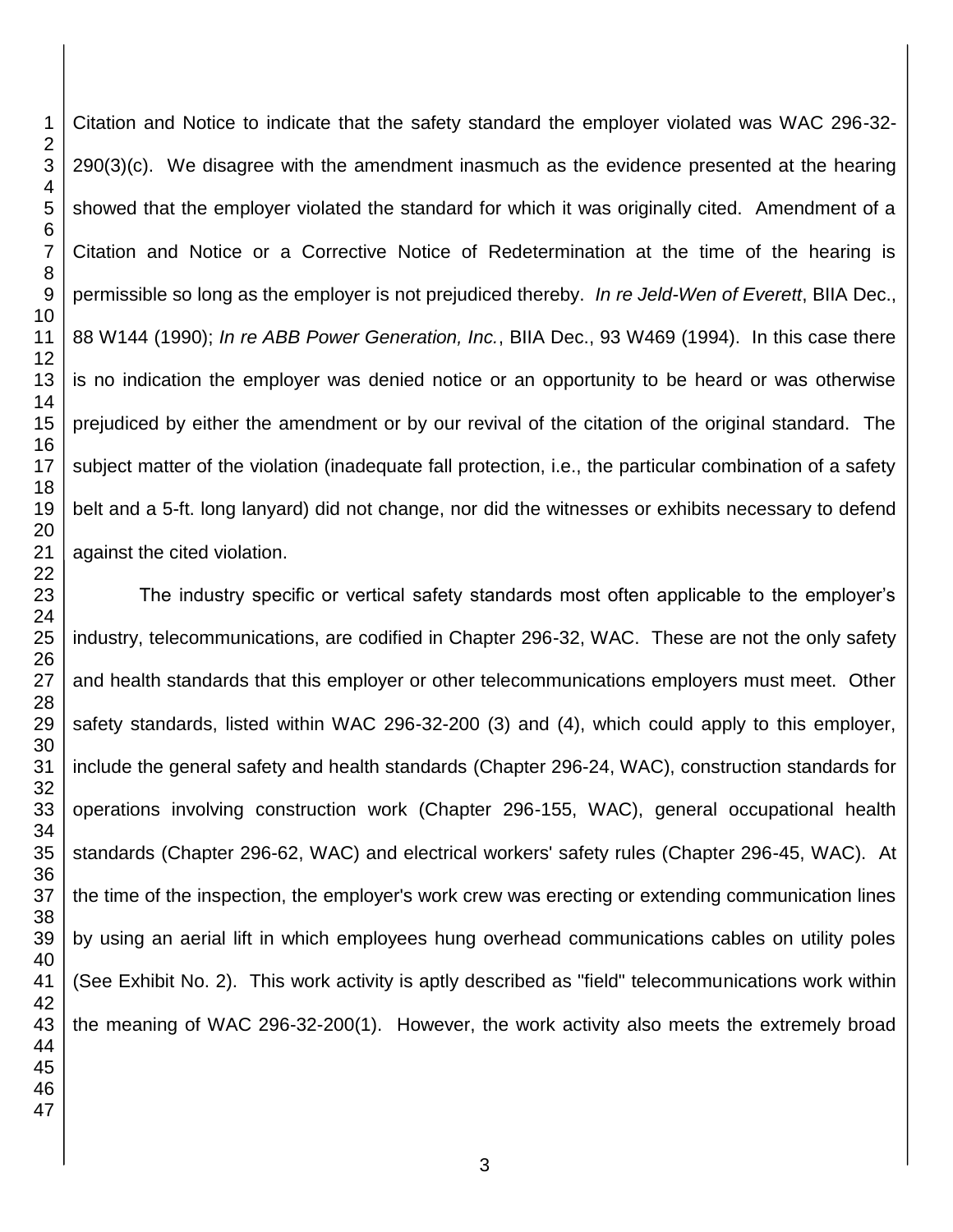and inclusive definition of "construction work" found in WAC 296-155-012. Pursuant to WAC 296- 32-200(2)(a) and (3), the appropriate safety regulations to apply in this situation are those found in Chapter 296-155, WAC.

At hearing, the Department presented the testimony of the safety inspector who conducted the inspection that led to the issuance of the Citation and Notice. The safety inspector testified that employees in the bucket of the aerial lift were exposed to the risk of a fall of 12 feet. The fall restraint device used by the workers while in the bucket was a safety belt attached to the bucket by a 5-ft. lanyard. In this situation, if an employee fell out of the bucket, the force of the fall would be absorbed by the area of the body immediately adjacent to the safety belt, with the likely result being a broken back or severe injuries to the internal organs located in the abdomen. The inspector stated that the lanyard should have only been two feet long or a safety harness should have been in use. Clearly the Department has presented enough evidence to show that a serious violation of WAC 296-155-24510(1)(b) occurred and that the \$600 penalty assessed was appropriate. The employer presented no persuasive evidence to the contrary. Thus, the serious violation and its penalty must be affirmed.

## **FINDINGS OF FACT**

1. On July 31, 1997, the Department of Labor and Industries conducted an inspection of a worksite of Evergreen Utility Contractors Inc., the employer, at Central and "A" Street in Quincy, Washington. On January 8, 1998, the Department issued Citation and Notice No. 115241127, which alleged one serious and three general violations of safety regulations promulgated under the authority of the Washington Industrial Safety and Health Act (WISHA), with the total penalty assessed equal to \$600. On January 28, 1998, the employer filed a Notice of Appeal from the Citation and Notice with the Department. On February 5, 1998, the Department reassumed jurisdiction of the matter. On that same date the Department and the employer jointly agreed to extend the reassumption process to no later than April 1, 1998, and executed a document to that effect. On March 20, 1998, the Department issued Corrective Notice of Redetermination No. 115241127, which affirmed the Citation and Notice bearing the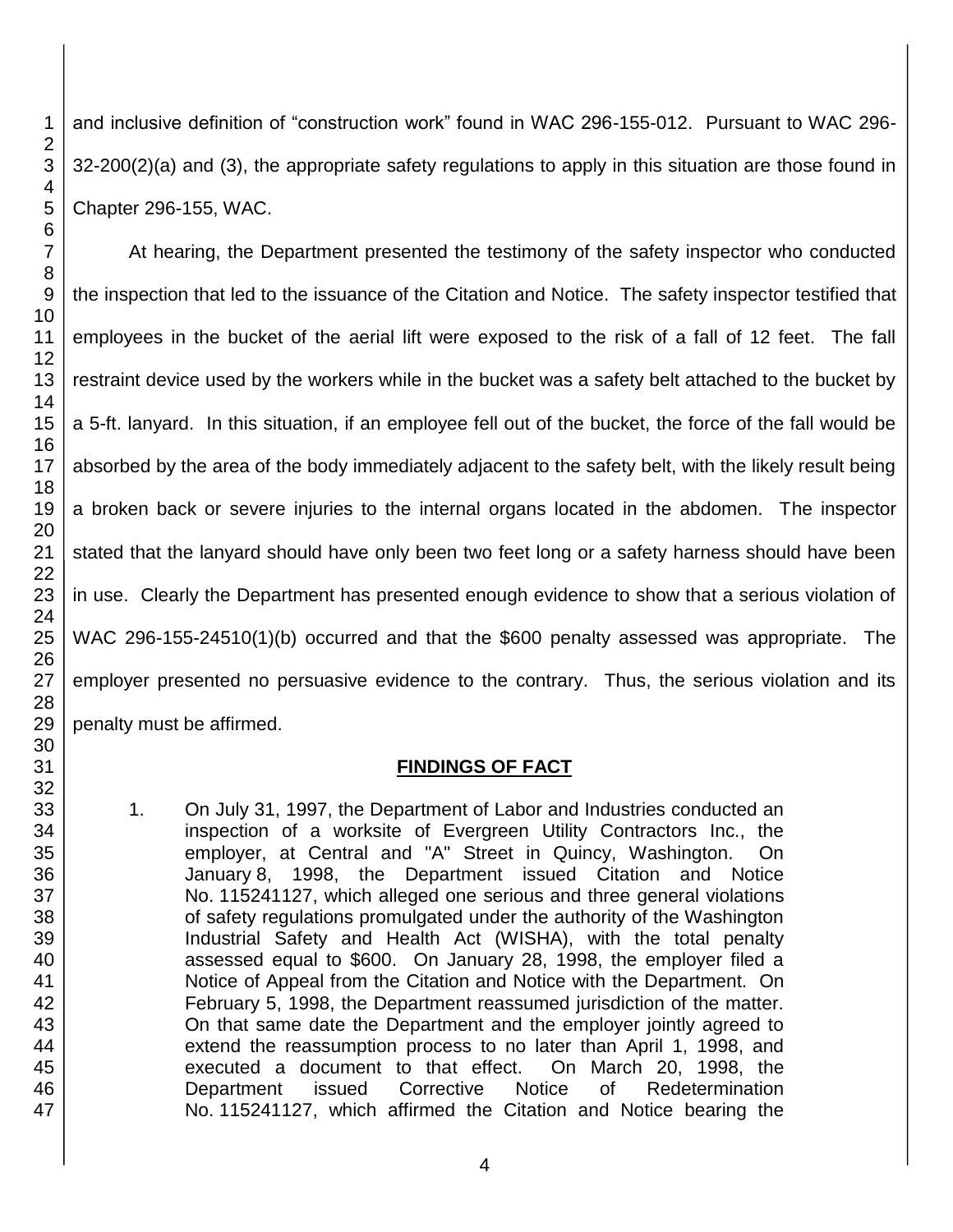same number. On March 30, 1998, the employer filed a Notice of Appeal with the Board of Industrial Insurance Appeals. On March 31, 1998, this Board issued its notice of filing of a WISHA appeal, and assigned the matter Docket No. 98 W0016. On April 7, 1998, the Department transmitted its file to this Board.

- 2. On July 31, 1997, two workers for the employer were hoisted 12 feet above ground level by an aerial manlift, or bucket, attached to a truck. These workers were engaged in the process of erecting or extending communication lines by hanging cables through the air on utility poles. Each worker wore a safety belt, but not a full-body harness, which was attached to the boom or bucket by a 5-ft. long lanyard, in violation of WAC 296-155-24510(1)(b).
- 3. Wearing the combination of a safety belt, but not a full-body harness, with a 5-ft. long lanyard exposed each worker to serious bodily injuries in the event he or she fell out of the bucket or aerial manlift.
- 4. The severity of the injuries likely to be sustained due to this hazard is most accurately rated as a "5" on a scale of "1 to 6" where a "1" represents little or no injury and a "6" represents death or serious permanent disabilities. The probability of an accident as a result of this hazard is most accurately rated as a "2" on a scale of "1 to 6" where a "1" represents little or no likelihood of an accident and a "6" represents a very high likelihood that the hazard will result in an accident. The employer manifested "good faith" and a "history" that are both most accurately rated as "good." As of July 31, 1997, the employer employed between 26 and 100 employees.
- 5. At conferences held on June 24, 1998, August 5, 1998, and October 13, 1998, the employer agreed that the only issue it was litigating in this appeal was Item 1-1 of the Corrective Notice of Redetermination, the alleged serious violation of WAC 296-155-24510(1)(b). The employer did not contest the validity of the three general violations affirmed by the Corrective Notice of Redetermination.

## **CONCLUSIONS OF LAW**

- 1. The Board of Industrial Insurance Appeals has jurisdiction over the subject matter and parties to this appeal.
- 2. The employer waived any objection or appeal to the three general violations alleged by Citation and Notice No. 115241127 and affirmed by the Corrective Notice of Redetermination bearing that same number. Under the circumstances, the Department need not present evidence regarding any of those violations in order for them to remain affirmed.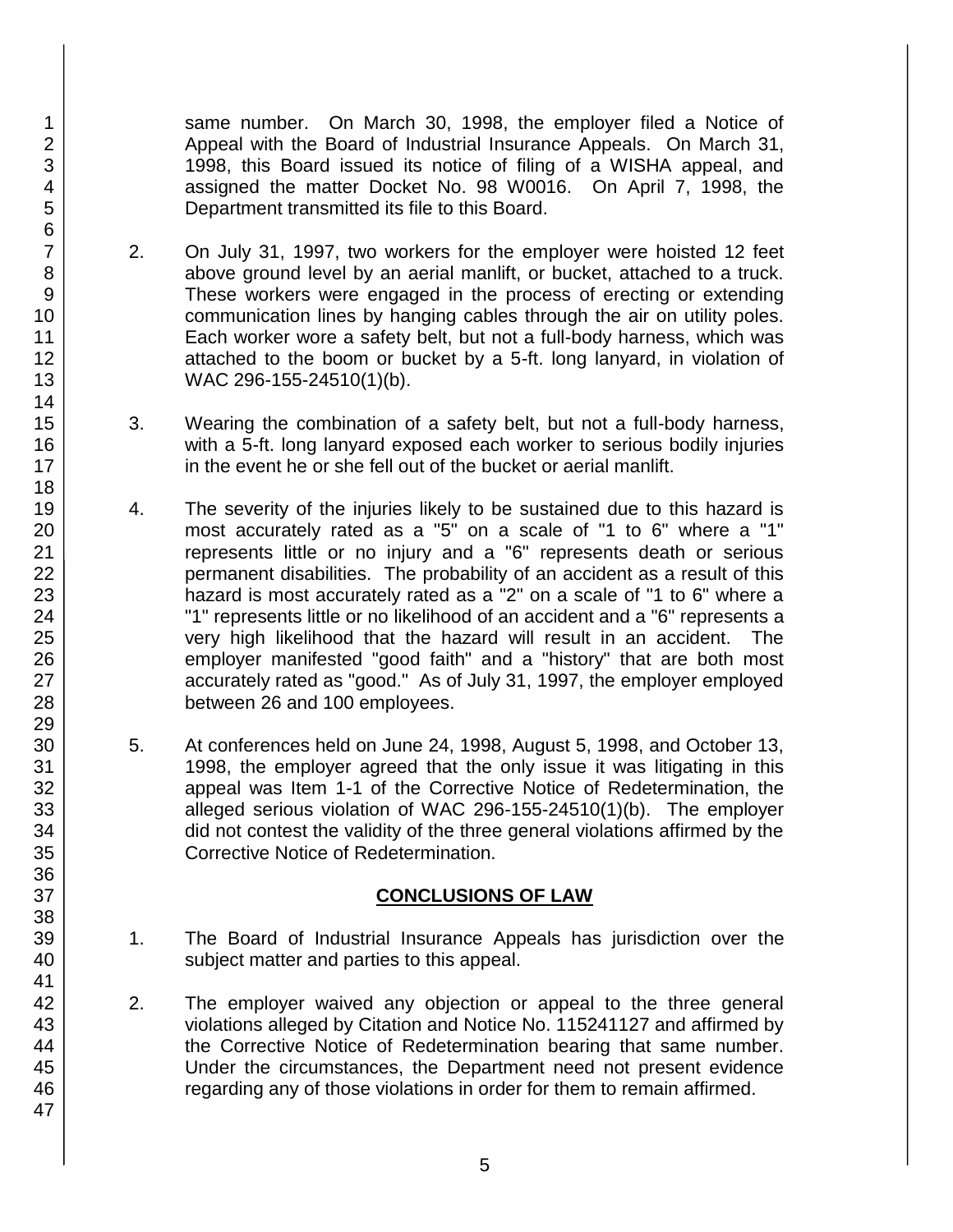3. Corrective Notice of Redetermination No. 115241127 is affirmed in all respects.

It is so ORDERED.

Dated this 17th day of December, 1999.

BOARD OF INDUSTRIAL INSURANCE APPEALS /s/\_\_\_\_\_\_\_\_\_\_\_\_\_\_\_\_\_\_\_\_\_\_\_\_\_\_\_\_\_\_\_\_\_\_\_\_\_\_\_\_ THOMAS E. EGAN Chairperson /s/\_\_\_\_\_\_\_\_\_\_\_\_\_\_\_\_\_\_\_\_\_\_\_\_\_\_\_\_\_\_\_\_\_\_\_\_\_\_\_\_ FRANK E. FENNERTY, JR. Member

#### **DISSENT**

While I agree with the majority's conclusions regarding the general violations, I disagree with its determination to affirm the serious violation. The Department originally cited the employer for violating WAC 296-155-24510(1)(b)(vii), one of the fall protection standards applicable to the construction industry. During the hearing process, the Department was allowed to amend its Corrective Notice of Redetermination to change the cited regulation to WAC 296-32-290(3)(c), a telecommunications safety standard. The majority has determined that the construction injury standard is the one that is applicable in this instance and has affirmed the violation. I believe that Item 1-1, the serious violation, should be vacated regardless of whether it is cited under the telecommunications industry safety standards, Chapter 296-32, WAC, or under the construction industry standards, Chapter 296-155, WAC.

There is no factual support for a violation of WAC 296-32-290(3)(c). That regulation, applicable to fall protection/prevention for telecommunication industry workers who perform work while in aerial manlifts, only requires that, "the worker wear a safety belt attached to the boom." This standard is essentially identical to another safety standard, WAC 296-45-65041(15), which is contained within the electrical workers' safety standards. These standards are also applicable to